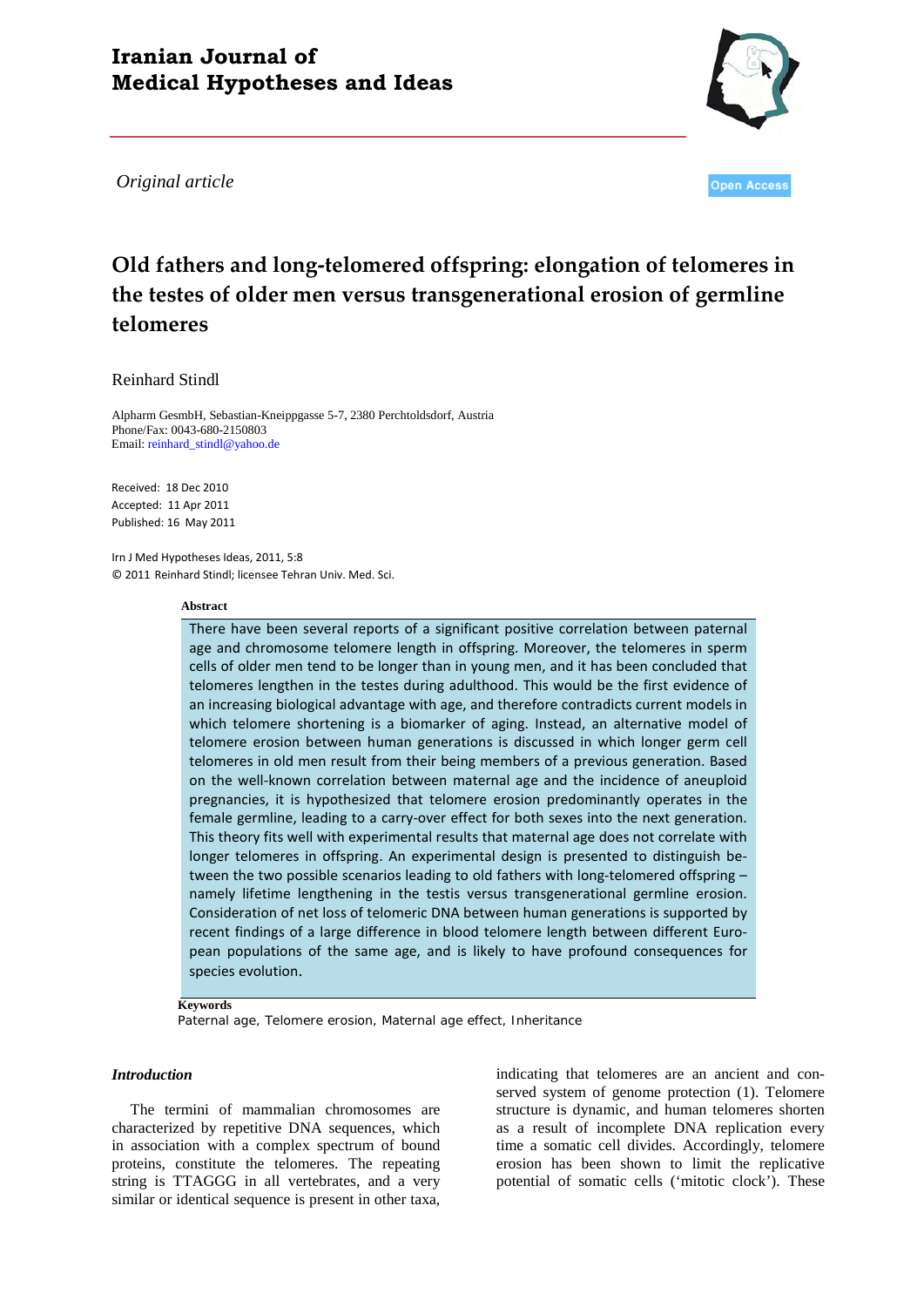findings led many scientists to believe that the cause of aging had been found (2).

However, a major weakness of the telomere model of aging is that mean telomere length varies widely between individuals of the same age. The discovery that a pensioner and a newborn can have similar telomere lengths in their somatic cells (3-6) has diminished the initial euphoria in the telomere– aging field. As a consequence, it has been argued that variation in telomere length between individuals is predominantly caused by differential exposure to oxidative stress (7) and/or by inheritance (8-10).

Despite highly variable telomere lengths in a given age-group (11), most studies have confirmed that telomere length is reduced by about 30 bp per year in human somatic tissues (3, 8, 11). Because short telomeres in old age are linked to age-associated diseases and higher mortality rates (12, 13), telomere length is viewed as a biomarker of aging (14). In contrast to age-related telomere erosion in somatic cells, the telomerase reverse transcriptase is thought to stabilize telomeres in the germline, thereby maintaining species-specific length equilibrium through generations (15-18).

It therefore came as a surprise when several studies suggested that telomeres in sperm cells of older men are longer than in young men. Allsopp and coworkers first discovered slightly longer telomeres in the sperm cells of older men (19), and several research groups have now reported a significant correlation between older fathers and longtelomered offspring (20-22). It was found that the offspring have 15(–20) more base pairs for each year of increasing paternal age at conception (21, 22). This inevitably raises the question of whether this represents a highly unusual increase in fitness with age, and even perhaps whether young women should seek out older males regarding matters of reproduction.

However, to my knowledge, no longitudinal study to date has addressed telomere length in human sperm cells at different ages, and therefore it is unknown whether longer telomeres result from processes within a generation, for example through prolonged telomerase expression in the testis over a lifetime (19, 21), or alternatively from transgenerational effects. The latter possibility, namely a net loss of telomeric DNA between human generations, is discussed in this short theoretical article.

#### *Hypothesis*

If telomeres do not lengthen in the testes of old men, it is proposed here that they must shorten between human generations. The following briefly recapitulates the current state of our knowledge of telomere dynamics and their involvement in chromosomal instability in the reproductive tissues and analyzes its implications for the theory of a transgenerational net loss of telomeric DNA.

It is well recognized that short telomeres lead to chromosomal instability and therefore predispose to structural and numerical chromosome aberrations (23). Every diploid mammal harbors chromosomes from both parents, and chromosome-specific telomere length is known to be inherited (24). Although some limited telomere lengthening does seem to take place in the early embryo, very recent findings suggest that this does not reset telomere length to lineage-specific values (10). The most convincing data for telomere erosion in the human germline is the exponential increase of trisomic pregnancies, for example Down syndrome, in middle-aged mothers (Figure 1) (25). The additional autosomal chromosome is almost always of female origin (26), and the majority of oocytes in women aged 40 years or older are aneuploid (25-27), pointing to a phase of chromosomal instability during late oocytogenesis. Down syndrome births have been shown to be associated with short telomeres in older mothers (28); the underlying mechanism could be nondisjunction of homologous chromosomes during meiosis I or of sister chromatids during meiosis II due to telomere associations. Accordingly, telomere length in human eggs correlates with the outcome of in vitro fertilization (29). One large study found that being born to a younger mother  $\langle$  <25 years) is a major predictor of human longevity (30, 31).

The findings listed above point to progressive telomere shortening in the female germline (29, 32). By contrast, paternal age is not associated with trisomic pregnancies (33), and this is probably due to lifelong telomerase expression that maintains telomere length in male reproductive tissue. Based on such observations, one can conclude that (unlike paternal age) maternal age does not lead to longtelomered offspring because telomere erosion takes place during oogenesis and because the oocytes with longer telomeres are used first, as has been proposed by others (29). Accordingly, eggs from older females have undergone more mitotic divisions before entering meiosis than eggs ovulated from younger females (32). This would elegantly explain the phenomenon of why older mothers do not produce offspring with longer telomeres (1), whereas older fathers do (20-22).

If telomere erosion within and between human generations is restricted to the female reproductive cells, the Y chromosome should be immune from such erosion. Nevertheless, telomere lengths in the Y chromosome are comparable to those of other chromosomes, and a type of molecular trimming during early embryonic development is required to explain this observation. Interestingly, such an in vivo process has been discovered for sex chromosomes (34) where telomere lengths of the long arms of X and Y chromosomes appear to become homogenized in early male embryos, possibly due to interchromosomal recombination of subtelomeres (34). This type of normalization has been described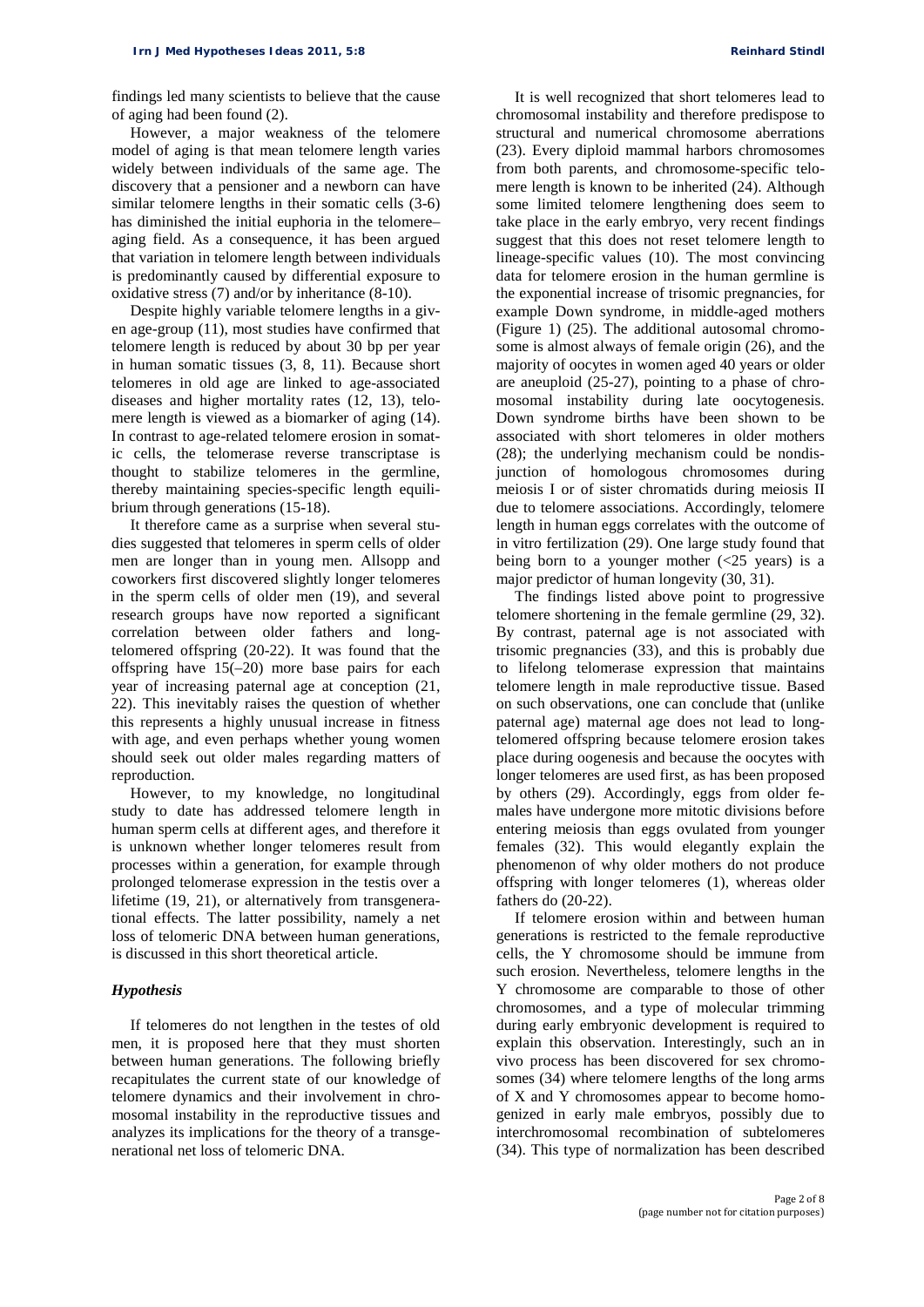for telomeres of sex chromosomes in males only (34) and warrants further study.

Telomere erosion was previously linked to reproductive senescence in women (29), but Keefe and coworkers adhered to the mainstream view that telomeres are reset during early embryonic development to ensure species-specific telomere lengths (32). However, such reset appears to be incompatible with the observed pattern of chromosomespecific telomere lengths in humans because even homologous chromosomes of an individual display different telomere lengths (Figure 2) (35). If indeed a complete reset were to take place, one would expect at least that the telomeres of homologous chromosomes would be of equal length. Furthermore, the observed bimodal pattern has been experimentally verified to result from parental inheritance of chromosome telomeres of different lengths (9). Moreover, even selection for the fittest in a population would not stabilize telomere length, because the adverse effects of shorter telomeres tend to accrue at post-reproductive ages and would therefore have no significant effect on the number of offspring. Accordingly, a new study on 765 male students (aged 18–28) in 11 European countries found that mean blood telomere length differs markedly between populations (36), confirming the absence of any telomere-stabilizing mechanisms at the species level.

Thus, the most plausible explanation is that there is a carry-over effect of parental (germ cell) telomere length at the time of fertilization into the next generation (Figure 3). This is incompatible with the current dogma of a stable species-specific telomere length (Table 1) and would have profound implications for karyotype stability and species evolution (37).

#### *Evaluation of the hypothesis*

There is clearly a need to differentiate between telomere elongation in male sperm cells over a lifetime, on the one hand, and a net loss of telomeric DNA between human generations on the other. Achi and colleagues reported longer telomeres in the testes of old rats compared to pups (18). However, a longitudinal study was not performed, and the experiment employed purchased pregnant females (providing 9-day-old pups) and 70-day-old male rats. This approach therefore cannot distinguish between lifetime lengthening and transgenerational shortening. Another study reported longer telomeres in the testes of 2-month-old mice (compared to younger males), but this was attributed to the production of the first spermatocytes (38). Interestingly, the 9-month-old mouse with the longest telomeres

presented in Figure 3 of ref. (38) was also the parent of the other Mus spretus mice.

An experimental design is therefore proposed to distinguish between lifetime versus transgenerational telomere effects, and is a combination and variation of the experiments performed by two research groups (18, 38). Mus spretus mice or Sprague–Dawley rats are favored because they have relatively short telomeres (18, 39), facilitating the detection of small changes in length. As presented in Figure 4, 5-month-old males are mated with sameaged females, and litters are selected in which there are at least six males. For each such litter (i) paternal testis telomere length is determined, (ii) telomere length of testis cells is determined in half of the male offspring at 6 months, and (iii) the remaining male offspring are allowed to develop to an age of 12 months before testis telomere length determination. The hypothesis proposed here argues that testis telomere length does not change with age, but that testis telomere length in the father will be found to be longer than in any of the offspring, pointing to transgenerational telomere loss.

#### *Conclusion*

The mainstream view of telomere elongation in sperm cells of older men implies an increase in fitness, at least in terms of telomere function, as age increases. There is no precedent for such an agerelated increase in fitness. An alternative model is instead presented in which telomere shortening takes place between human generations. Based on the maternal age-effect on aneuploid pregnancies, it is proposed that transgenerational telomere erosion operates primarily in the female germline. In contrast to available cross-sectional studies on telomere length, the proposed longitudinal study can distinguish between lifetime lengthening versus transgenerational shortening of male germline telomeres. Finally, telomere erosion in the germline would have a profound effect on karyotype stability and species evolution; a telomere-based model of speciation was proposed previously (37).

## *Acknowledgements*

Many thanks to Sven Wohlmacher for helping to recover telomere images of an unpublished experiment I performed some years ago at the Medical University of Vienna, Austria.

#### *Conflict of interest*

The author declares that he has no conflict of interest.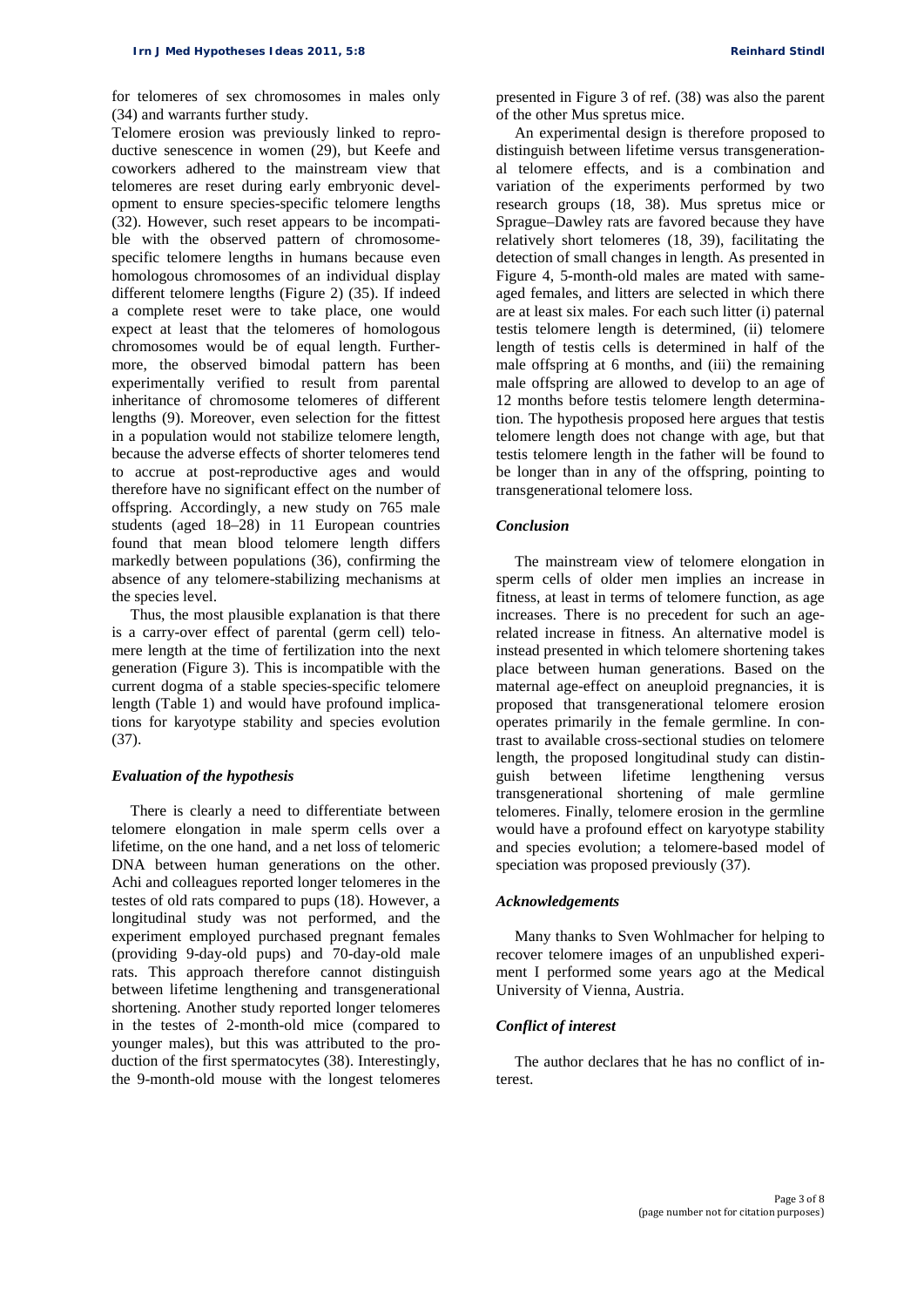## **Overview Box**

## *First Question: What do we already know about the subject?*

Several research groups have reported a significant correlation between older fathers and long-telomered offspring. Telomere elongation in old men's testes would be the first evidence of a biological advantage increasing in the aged, and therefore contradicts everything we know about telomeres as a biomarker of aging.

## *Second Question: What does your proposed theory add to the current knowledge available, and what benefits does it have?*

If telomeres do not lengthen in the testes of old men, it is proposed here that they shorten between human generations. The exponential increase of trisomic pregnancies in middle-aged mothers is compatible with telomere erosion in the female germline and this would explain why older mothers do not produce longtelomered offspring.

## *Third question: Among numerous available studies, what special further study is proposed for testing the idea?*

In contrast to available cross-sectional studies, the proposed longitudinal study can distinguish between lifetime lengthening versus transgenerational shortening of male germline telomeres.



Figure 1: Maternal age effect (data from ref. (25)): incidence rates of trisomic pregnancies (aneuploidy syndromes, e.g. Down syndrome) increase exponentially with the age of the mother. Aneuploidy syndromes are caused by chromosomal imbalance and the majority of oocytes in women aged 40 years or above are aneuploid (25-27). Short telomeres are a major source of chromosomal instability (23) and could lead to nondisjunction events between chromosomes during meiosis. (Elsevier license: 2644320819533)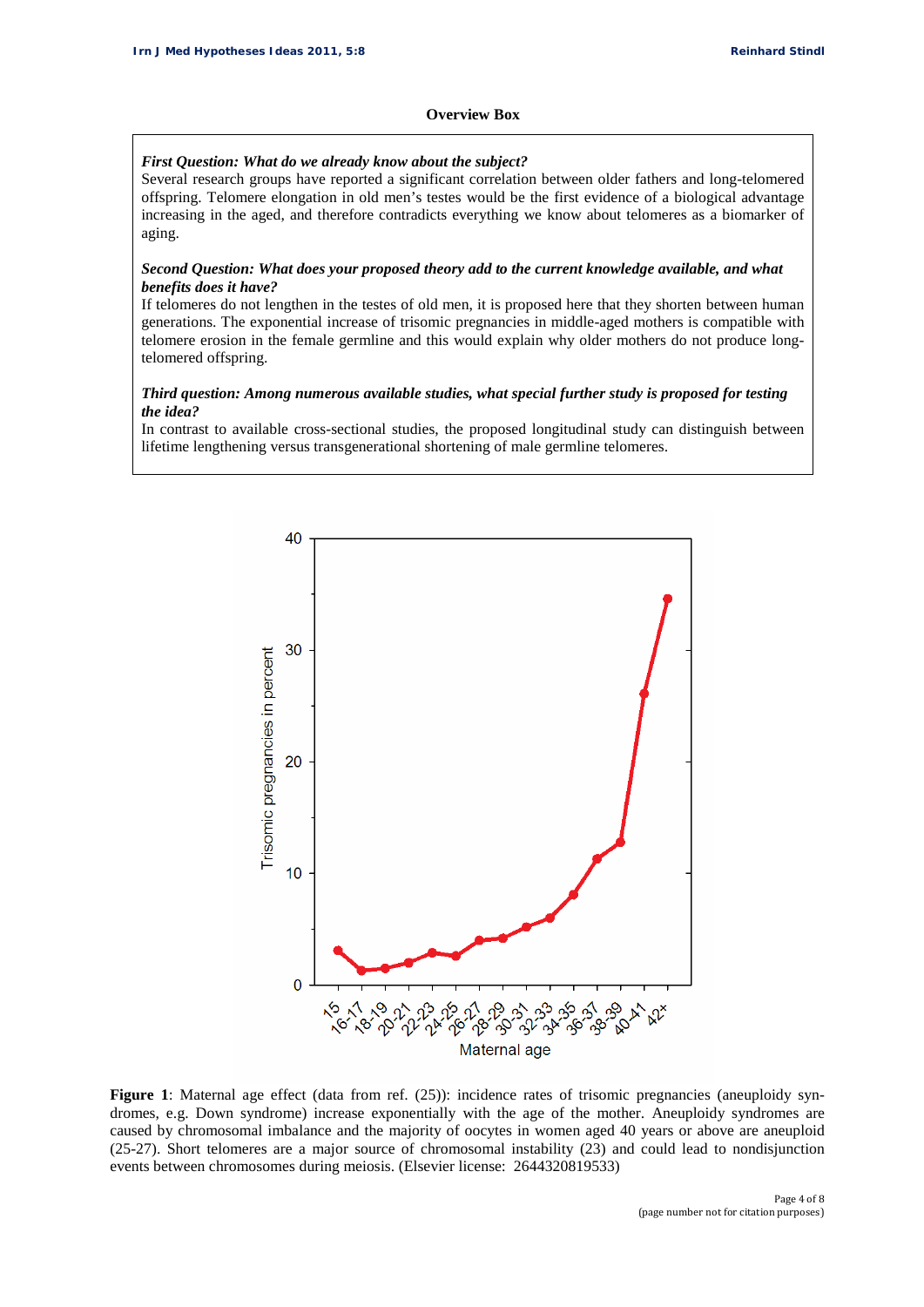

**Figure 2:** Telomeres (red) are the protective tips of eukaryotic chromosomes (blue). Cy3-labeled telomeric peptidic nucleic acid probes (Dako) hybridized to a normal human metaphase of a male white blood cell. Chromosomes with the shortest telomeres are frequently involved in chromosomal aberrations (40, 41). As demonstrated by the variable signal intensity, telomere lengths differ significantly even between homologous chromosomes and, most interestingly, allele-specific relative telomere lengths are inherited (9).



Page 5 of 8 **Figure 3**: Proposed model of germline telomere length dynamics in both sexes during reproductive ages and over several human generations. The crossing points of the two solid lines represent the start of the next generation and the fact that germ cells of a newborn contain a mixture of maternal and paternal chromosomes. For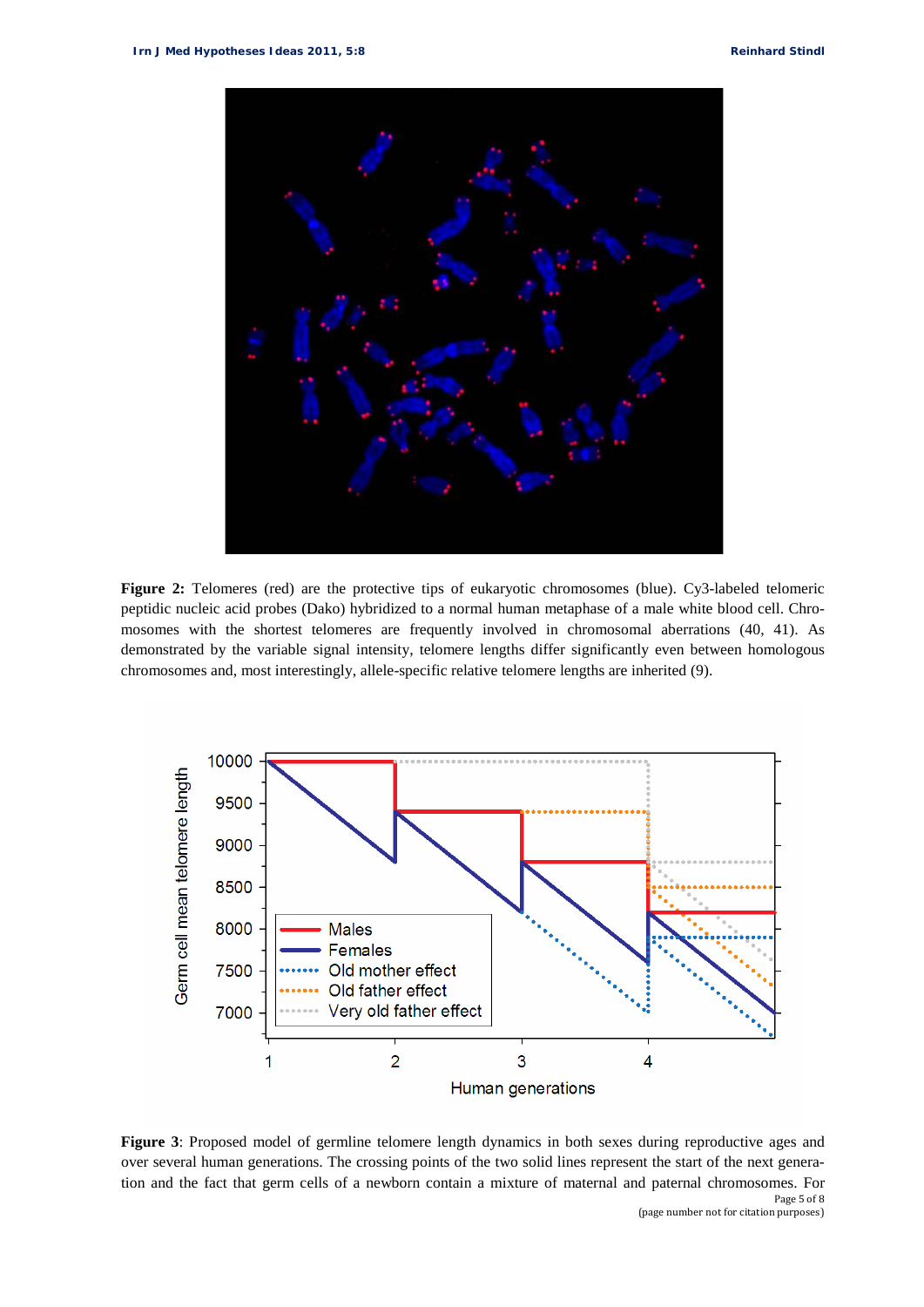simplification of the graph the following assumptions are made: 1) all founder individuals (generation 0, not shown) have equal germ cell telomere lengths at birth 2) all females reproduce at the same age with males of the same generation 3) in females the telomere lengths of ovulating eggs are shown and the starting points of each female generation correspond to puberty (Menarche) 4) the partial telomere recovery during the early embryonic phase is not considered.

The average net loss of telomeric DNA per generation is assumed to be 600 bp, based on findings of epidemiological studies where the offspring had  $15(-20)$  more base pairs for each year of increasing paternal age at conception (21, 22); and based on the average human generation time of  $\sim$ 20 years. Theoretically, a telomere reserve of 30.000 bp would guarantee a stable human karyotype for 1000 years, after that a new chromosomal race would prevail (37).

The dotted lines represent the effects of (very) old fathers versus old mothers – all members of previous generations – on the germline telomere length in their offspring. The negative impact of the mother's age on telomere length in the offspring is less pronounced because the reproductive time frame is half that of males and older mothers in western societies tend to have husbands of the same age, who neutralize the negative effect on offspring's telomeres.

**Figure 4:** Experiment to differentiate between telomere elongation in the testis during adult life and telomere shortening between generations, in Mus spretus mice or Sprague–Dawley rats. Testis cells are chosen, because of the lack of age-dependent telomere erosion as a result of high levels of telomerase expression in this tissue. Ideally, the experiment should be performed in parallel, and repeated with animals of the second generation such that testis telomere data on transgenerational loss would span three generations. In this experiment inbreeding is not recommended, because this is suspected to lead to telomere elongation (42).

| Male (aged 5 months)                                                                      | X | Female (aged 5 months)                           |
|-------------------------------------------------------------------------------------------|---|--------------------------------------------------|
| $= 6$ male pups                                                                           |   |                                                  |
| Sacrifice male founder animal at 6 months of age and<br>measure telomere length in testis |   |                                                  |
| Sacrifice three offspring at 6<br>months of age                                           |   | Sacrifice three offspring at 12<br>months of age |

Measure telomere lengths in testes

Possible results and interpretation: (i) transgenerational loss: telomeres are longest in testis cells of the founder animal compared to offspring at any age. (ii) Transgenerational loss: testis telomeres are identical in offspring at 6 and 12 months of age. (iii) Lifetime telomere elongation in testis: telomeres are longer in 12-month-old mice/rats compared to younger animals, the founder and offspring.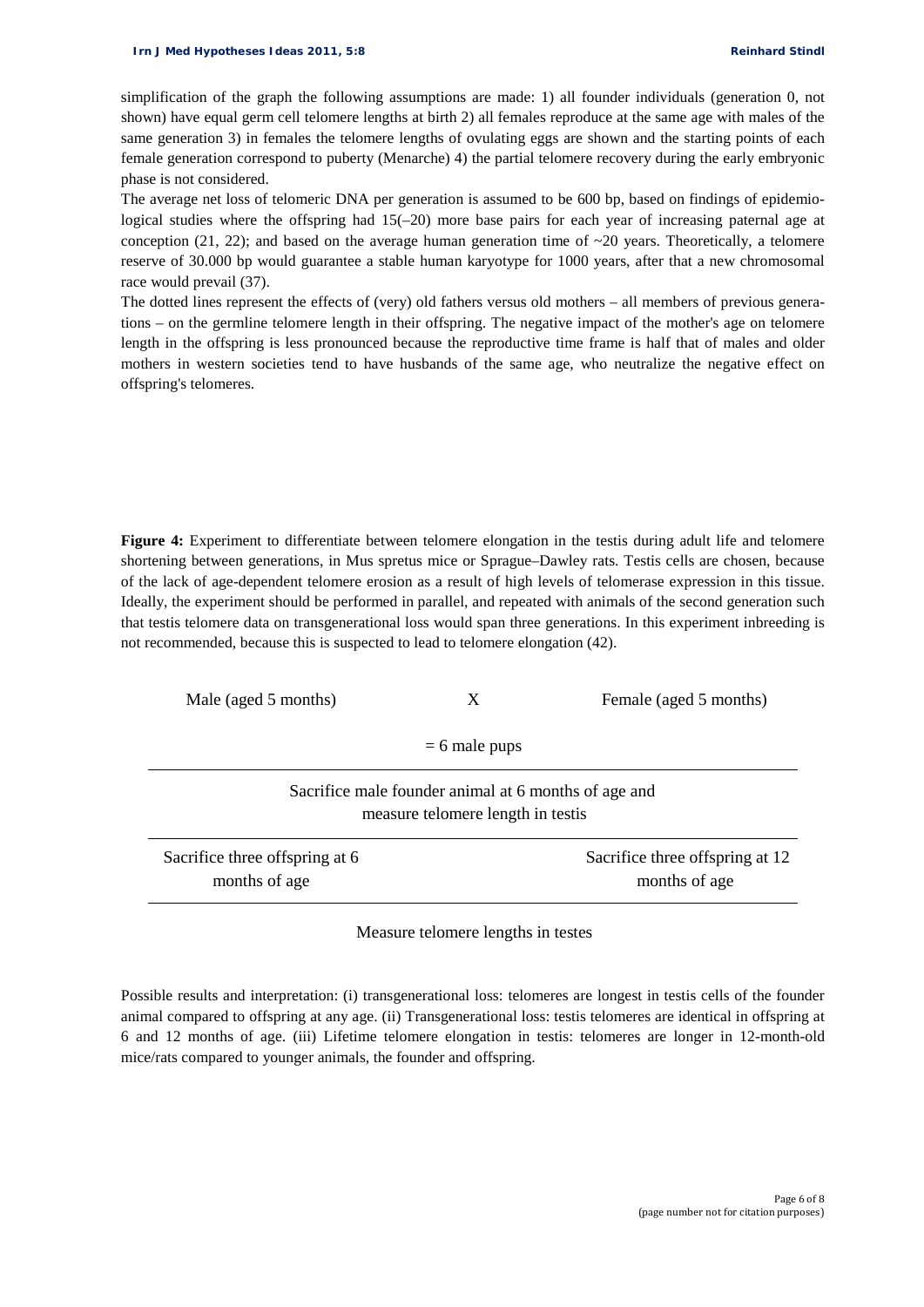**Table 1:** The current dogma of a stable species-specific telomere length does not explain the phenomena listed below.

- The marked differences between mean blood telomere length in different European populations at the same age.

- The evident telomere length differences between chromosomes and even between homologous chromosomes of a single individual.

- Longer telomeres in the testes of older men compared to younger men.

- Inheritance of paternal testis telomere length in offspring.

- The exclusive effect of maternal age on aneuploid pregnancies (if short telomeres are causally involved).

## *References*

- 1. Monaghan P. Telomeres and life histories: the long and the short of it. Ann N Y Acad Sci 2010; 1206:130-42.
- 2. Harley CB. Telomere loss: mitotic clock or genetic time bomb? Mutat Res 1991; 256(2-6):271-82.
- 3. Robertson JD, Gale RE, Wynn RF, Dougal M, Linch DC, Testa NG and Chopra R. Dynamics of telomere shortening in neutrophils and T lymphocytes during ageing and the relationship to skewed X chromosome inactivation patterns. Br J Haematol 2000; 109(2):272-9.
- 4. Rufer N, Brummendorf TH, Kolvraa S, Bischoff C, Christensen K, Wadsworth L, Schulzer M and Lansdorp PM. Telomere fluorescence measurements in granulocytes and T lymphocyte subsets point to a high turnover of hematopoietic stem cells and memory T cells in early childhood. J Exp Med 1999; 190(2):157-67.
- 5. Takubo K, Izumiyama-Shimomura N, Honma N, Sawabe M, Arai T, Kato M, Oshimura M and Nakamura K. Telomere lengths are characteristic in each human individual. Exp Gerontol 2002; 37(4):523-31.
- 6. Baird DM and Kipling D. The extent and significance of telomere loss with age. Ann N Y Acad Sci 2004; 1019:265-8.
- 7. Epel ES, Blackburn EH, Lin J, Dhabhar FS, Adler NE, Morrow JD and Cawthon RM. Accelerated telomere shortening in response to life stress. Proc Natl Acad Sci U S A 2004; 101(49):17312-5.
- 8. Slagboom PE, Droog S and Boomsma DI. Genetic determination of telomere size in humans: a twin study of three age groups. Am J Hum Genet 1994; 55(5):876-82.
- 9. Graakjaer J, Der-Sarkissian H, Schmitz A, Bayer J, Thomas G, Kolvraa S and Londono-Vallejo JA. Allele-specific relative telomere lengths are inherited. Hum Genet 2006; 119(3):344-50.
- 10. Chiang YJ, Calado RT, Hathcock KS, Lansdorp PM, Young NS and Hodes RJ. Telomere length is inherited with resetting of the telomere set-point. Proc Natl Acad Sci U S A 2010; 107(22):10148-53.
- 11. Hastie ND, Dempster M, Dunlop MG, Thompson AM, Green DK and Allshire RC. Telomere reduction in human colorectal carcinoma and with ageing. Nature 1990; 346(6287):866-8.
- 12. Cawthon RM, Smith KR, O'Brien E, Sivatchenko A and Kerber RA. Association between telomere length in blood and mortality in people aged 60 years or older. Lancet 2003; 361(9355):393-95.
- 13. Bakaysa SL, Mucci LA, Slagboom PE, Boomsma DI, McClearn GE, Johansson B and Pedersen NL. Telomere length predicts survival independent of genetic influences. Aging Cell 2007; 6(6):769-74.
- 14. Aviv A. Telomeres and human aging: facts and fibs. Sci Aging Knowledge Environ 2004; 2004(51):pe43.
- 15. Rideout IW, Eggan K and Jaenisch R. Nuclear cloning and epigenetic reprogramming of the genome. Science 2001; 293(5532):1093-8.
- 16. Schaetzlein S, Lucas-Hahn A, Lemme E, Kues WA, Dorsch M, Manns MP, Niemann H and Rudolph KL. Telomere length is reset during early mammalian embryogenesis. Proc Natl Acad Sci U S A 2004; 101(21):8034-8.
- 17. Vizlin-Hodzic D, Ryme J, Simonsson S and Simonsson T. Developmental studies of Xenopus shelterin complexes: the message to reset telomere length is already present in the egg. FASEB J 2009; 23(8):2587-94.
- 18. Achi MV, Ravindranath N and Dym M. Telomere length in male germ cells is inversely correlated with telomerase activity. Biol Reprod 2000; 63(2):591-8.
- 19. Allsopp RC, Vaziri H, Patterson C, Goldstein S, Younglai EV, Futcher AB, Greider CW and Harley CB. Telomere length predicts replicative capacity of human fibroblasts. Proc Natl Acad Sci U S A 1992; 89(21):10114-8.
- 20. Unryn BM, Cook LS and Riabowol KT. Paternal age is positively linked to telomere length of children. Aging Cell 2005; 4(2):97-101.